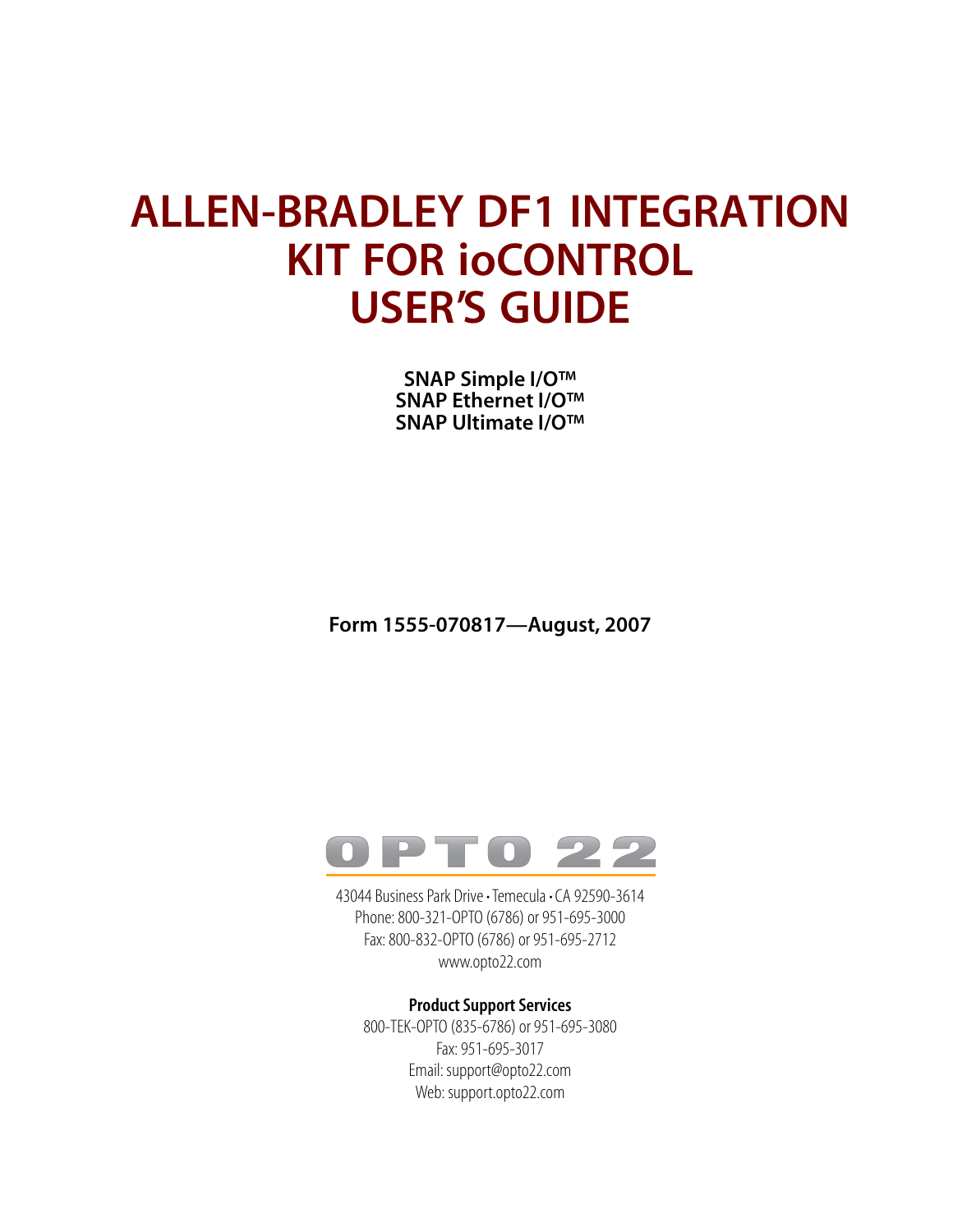Allen-Bradley DF1 Integration Kit for ioControl User's Guide Form 1555-070817—August, 2007

Copyright © 2005–2007 Opto 22. All rights reserved. Printed in the United States of America.

The information in this manual has been checked carefully and is believed to be accurate; however, Opto 22 assumes no responsibility for possible inaccuracies or omissions. Specifications are subject to change without notice.

Opto 22 warrants all of its products to be free from defects in material or workmanship for 30 months from the manufacturing date code. This warranty is limited to the original cost of the unit only and does not cover installation, labor, or any other contingent costs. Opto 22 I/O modules and solid-state relays with date codes of 1/96 or later are guaranteed for life. This lifetime warranty excludes reed relay, SNAP serial communication modules, SNAP PID modules, and modules that contain mechanical contacts or switches. Opto 22 does not warrant any product, components, or parts not manufactured by Opto 22; for these items, the warranty from the original manufacturer applies. These products include, but are not limited to, OptoTerminal-G70, OptoTerminal-G75, and Sony Ericsson GT-48; see the product data sheet for specific warranty information. Refer to Opto 22 form number 1042 for complete warranty information.

All other brand or product names are trademarks or registered trademarks of their respective companies or organizations.

Cyrano, Opto 22 FactoryFloor, Optomux, and Pamux are registered trademarks of Opto 22. Generation 4, ioControl, ioDisplay, ioManager, ioProject, ioUtilities, *mistic*, Nvio, Nvio.net Web Portal, OptoConnect, OptoControl, OptoDataLink, OptoDisplay, OptoOPCServer, OptoScript, OptoServer, OptoTerminal, OptoUtilities, PAC Control, PAC Display, PAC Manager, PAC Project, SNAP Ethernet I/O, SNAP I/O, SNAP OEM I/O, SNAP PAC System, SNAP Simple I/O, SNAP Ultimate I/O, and SNAP Wireless LAN I/O are trademarks of Opto 22.

ActiveX, JScript, Microsoft, MS-DOS, VBScript, Visual Basic, Visual C++, and Windows are either registered trademarks or trademarks of Microsoft Corporation in the United States and other countries. Linux is a registered trademark of Linus Torvalds. Unicenter is a registered trademark of Computer Associates International, Inc. ARCNET is a registered trademark of Datapoint Corporation. Modbus is a registered trademark of Schneider Electric. Wiegand is a registered trademark of Sensor Engineering Corporation. Nokia, Nokia M2M Platform, Nokia M2M Gateway Software, and Nokia 31 GSM Connectivity Terminal are trademarks or registered trademarks of Nokia Corporation. Sony is a trademark of Sony Corporation. Ericsson is a trademark of Telefonaktiebolaget LM Ericsson.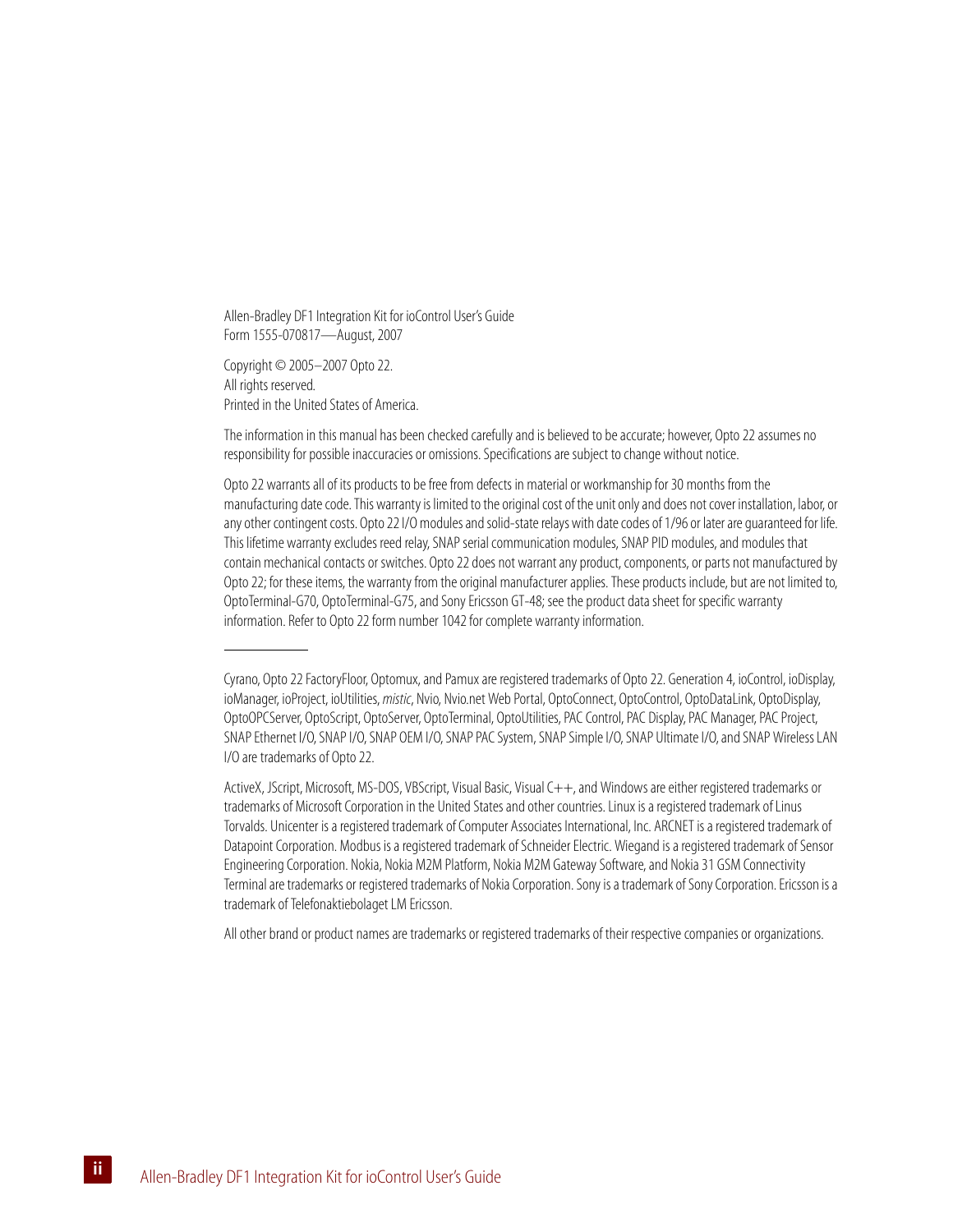# **Table of Contents**

# **OPT022**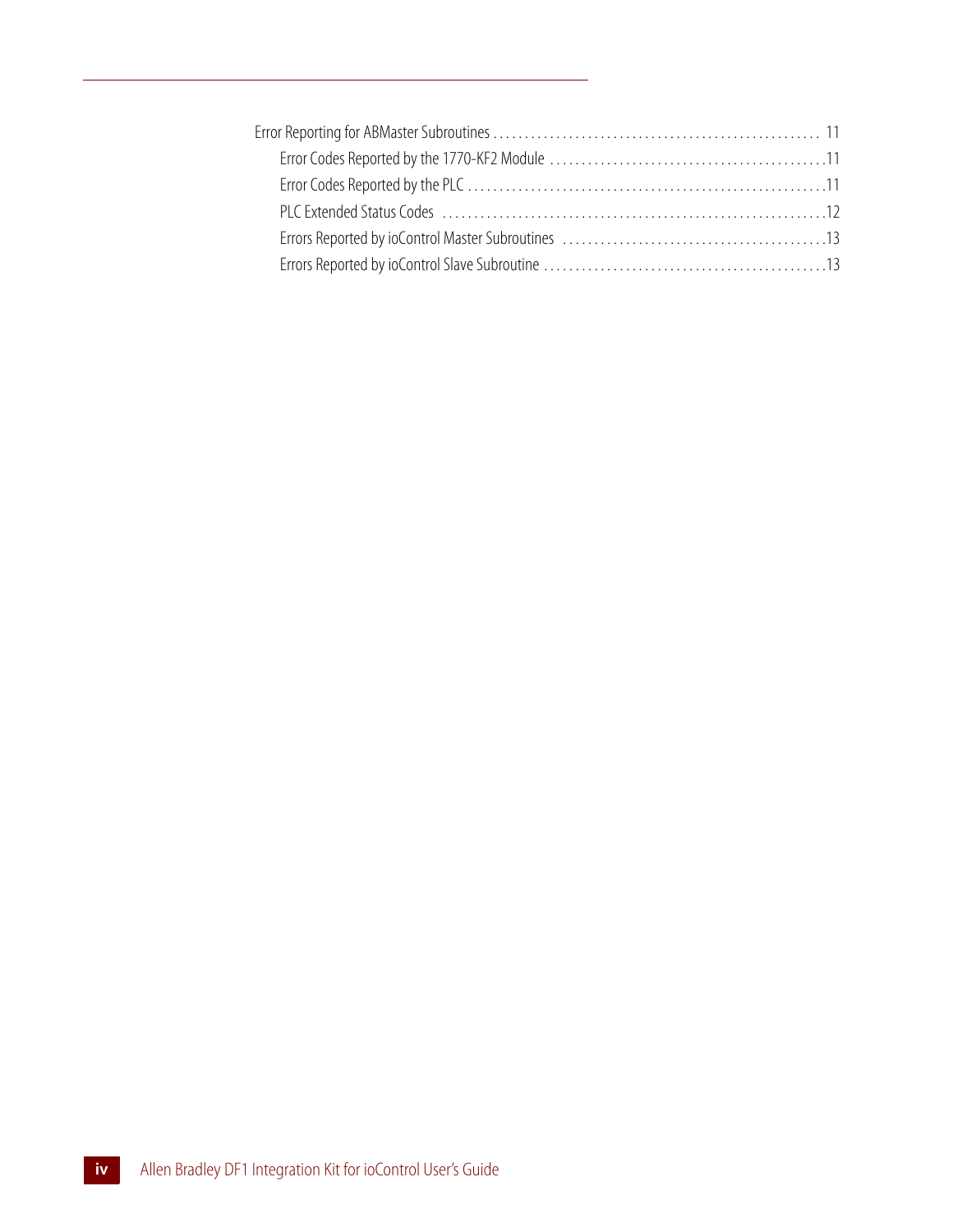# **Allen-Bradley DF1 Integration Kit for ioControl**

# <span id="page-4-0"></span>**Overview**

#### <span id="page-4-1"></span>**Introduction**

The Allen-Bradley DF1 Integration Kit (Part # IOP-INT-ABDF1) provides users of Opto 22's ioControl software (version 6.0 and above) an easy method of communicating with Allen-Bradley drivers or PLCs using the DF1 protocol. Opto 22 controllers can act as either a *master* or a *slave* device. They can be connected directly to the serial port on an Allen-Bradley PLC or to Data Highway networks using standard Data Highway interface devices.

The kit includes a set of ioControl commands that can be used anywhere within an ioControl strategy. These commands provide ioControl applications the ability to exchange floating point, integer, I/O, ASCII, or string data with Allen-Bradley devices that support the DF1 protocol. The command set is made up of ioControl subroutines that transmit and receive serial messages according to the DF1 protocol specifications in the Allen-Bradley Data Highway/Data Highway Plus/DH-485 Communication Protocol and Command Set, publication number 1770-6.5.16.

# <span id="page-4-2"></span>**Requirements**

To implement an interface between an Opto 22 controller and an Allen-Bradley device, you will need:

- **•** The Allen-Bradley DF1 Integration Kit
- **•** An Opto 22 SNAP Ethernet-based controller (SNAP PAC R-series, SNAP-UP1-ADS, SNAP-LCE, SNAP-UP1-D64, SNAP-UP1-M64) with 6.0 or later firmware
- **•** A PC running ioControl software (version 6.0 or later)
- **•** A serial cable you provide to connect the Opto 22 controller to either the Data Highway interface device or the serial port of an Allen-Bradley PLC
- **•** A PLC capable of supporting DF1 commands Typed Read/Typed Write or Protected Type Logical Read/Protected Type Logical Write, such as the SLC 500 and PLC5 Allen-Bradley PLCs.

0 H d O

22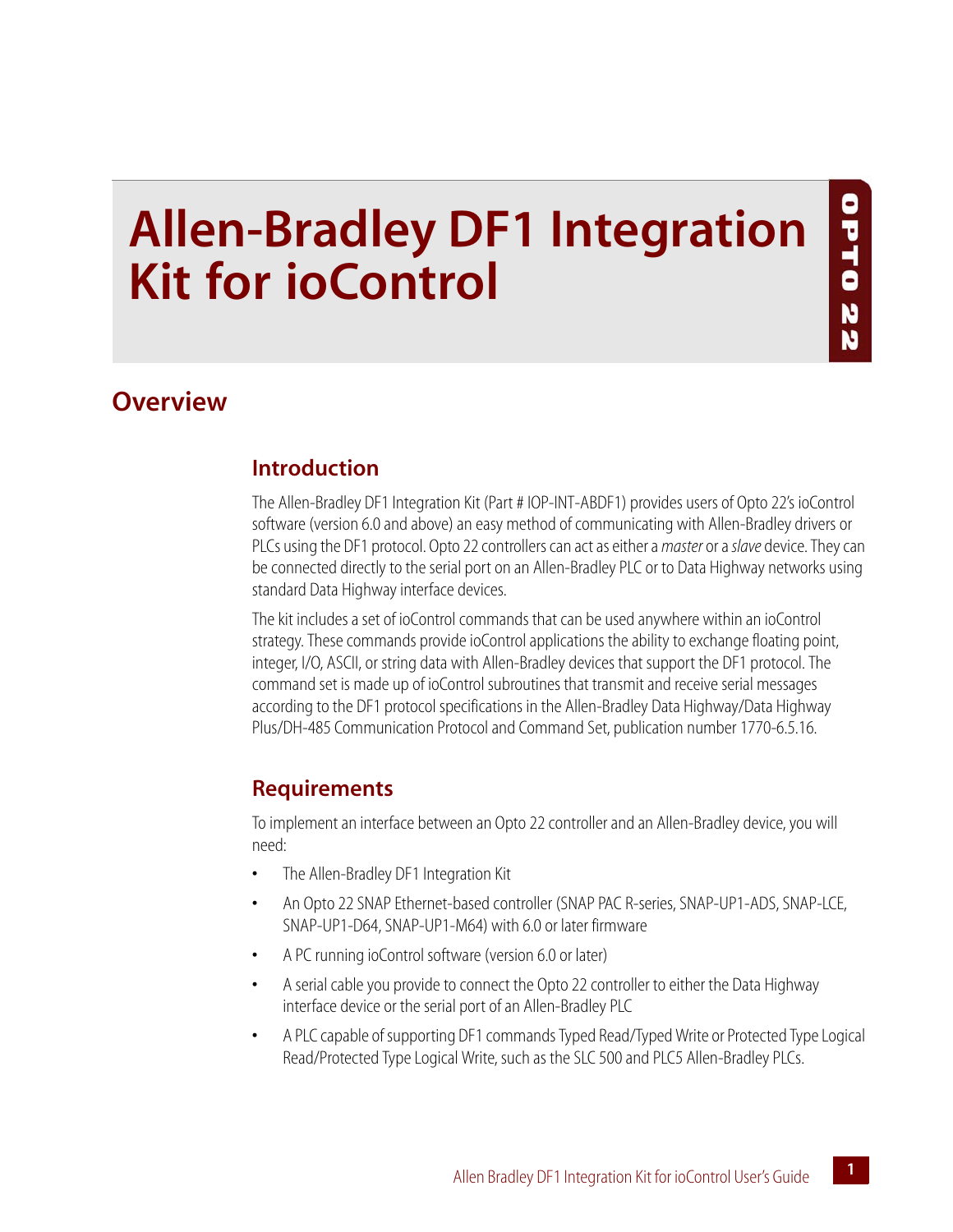# <span id="page-5-0"></span>**ioControl Architecture**

#### <span id="page-5-1"></span>**ioControl Implementation**

The Allen-Bradley DF1 Integration Kit consists of a set of ioControl subroutines.

The master subroutines for the PLC5 family support the Typed Read (Read Block) and Typed Write (Write Block) commands. In addition, the PLC5 slave subroutine implements the Typed Read (Read Block) and the Type Write (Write Block) commands. For the SLC family of PLCs, the commands Protected Typed Logical Read and Protected Typed Logical Write have been implemented in both the master and slave subroutines. All these commands have been implemented to the element (word) level of addressing.

#### <span id="page-5-2"></span>**Addressing Limitations**

The integration kit has the following PLC addressing limitations:

- **•** The integration kit does not support reads or writes of individual bits.
- **•** The integration kit does not allow reading and writing to PLC file numbers 2, 4, 5, or 6.
- **•** The integration kit will not read or write to any PLC data files that have a file type other than integer, float, I/O, ASCII, string, or binary.
- **•** The ioControl subroutines will access only the least significant 16 bits of any ioControl table or variable. The Allen-Bradley PLCs are 16-bit devices.
- **•** Only one master can access the slave subroutines at a time.
- **•** When the numbers are negative, the upper 16 bits will be set to 1 within the ioControl table to keep the numbers consistent with the PLC.

# <span id="page-5-3"></span>**Installation**

#### <span id="page-5-4"></span>**Installing Integration Kit Files**

Insert the OptoIntegration CD to run the SETUP.EXE program.

The setup wizard will create the folder Program Files\Opto 22\Allen-Bradley DF1 Integration Kit for ioControl. This folder contains all the subroutine and support files for the integration kit, as well as example ioControl strategies.

*NOTE: Integration kit documentation is in PDF format. If you don't already have Adobe Acrobat Reader installed, you will need it to view and print the supporting document. After installation is complete, you will have the option of installing Acrobat Reader.*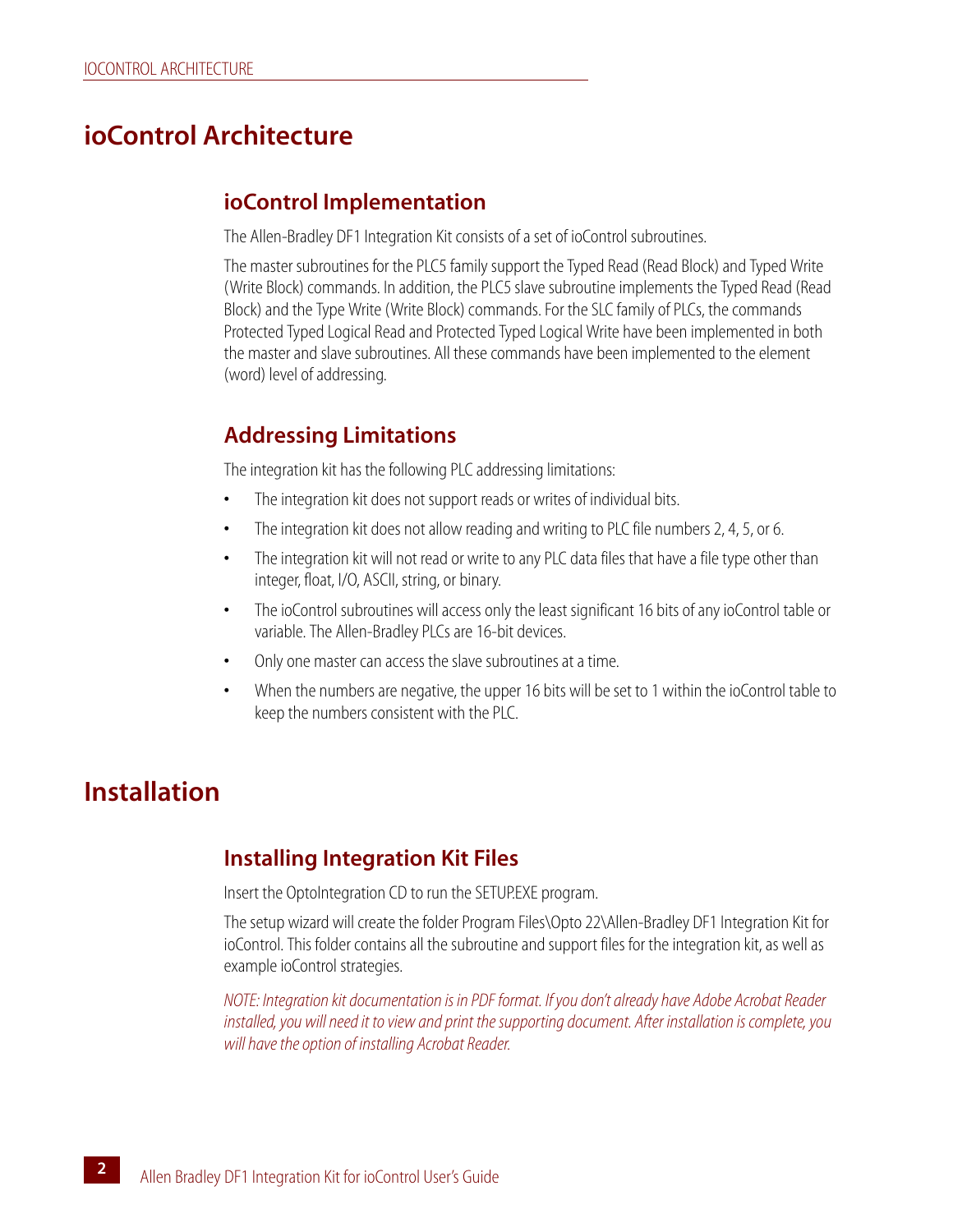### <span id="page-6-0"></span>**ioControl Configuration**

To use the integration kit with an ioControl strategy:

- **1.** Start ioControl and open the strategy that you intend to use with the integration kit.
- **2.** For each subroutine you intend to use with your ioControl strategy, choose Configure➞Subroutine Includes. Click the Add button and use the browser to select the subroutine file (.ISB extension).

The subroutine appears in the Strategy Tree under the Subroutines Included folder.

When you have added all the subroutines you need, they are ready for use in your strategy.

# <span id="page-6-1"></span>**Configuring Serial Ports**

#### <span id="page-6-2"></span>**With a Tag Database**

If you are using a tag database, follow these steps to configure the serial ports:

- **1.** If ioManager is not already open, choose Start→Programs→Opto 22→ioProject→ioManager.
- **2.** Open the existing tag database or create a new one by choosing File→New.
- **3.** Double-click the I/O Units folder on the Strategy Tree.
- **4.** In the Configure I/O Units dialog box, highlight the I/O unit's name in the list and skip to [step 6,](#page-6-3) or click Add to add a new I/O unit.
- **5.** Enter a name and description. In the Type drop-down list, choose your controller by its part number. In the Address field, enter the IP address of your controller. Click OK.
- <span id="page-6-3"></span>**6.** If you are connecting to the DH interface device using the serial port on the controller, follow these steps to configure the serial port:
	- **a.** Still in the Configure I/O Units dialog box, click the Communications button and choose Communication Port Control from the pop-up menu.
	- **b.** Click to put a check mark in the Used box.
	- **c.** For the port number you are using, click the Value field for Control Function for Communication Port. From the drop-down list, choose None.
	- **d.** Click OK.
- **7.** If you are connecting to the DH interface device using a SNAP serial communication module on the I/O unit, follow these steps to configure the serial module:
	- **a.** In the Configure I/O Units dialog box, click the Modules button and choose Serial Modules from the pop-up menu.
	- **b.** For the module and port you are using, click the Status column and choose Enabled from the drop-down list. Change the serial settings as necessary. Click OK.
- 8. Choose Tools→Send Configuration to I/O Unit. Make sure that the correct I/O unit is highlighted and that the Address List field shows the correct IP addresses to send the configuration to. Also make sure Save to Flash is checked. Click Send.

*IMPORTANT: Make sure you save your configuration to flash, or your settings will be lost when power is removed.*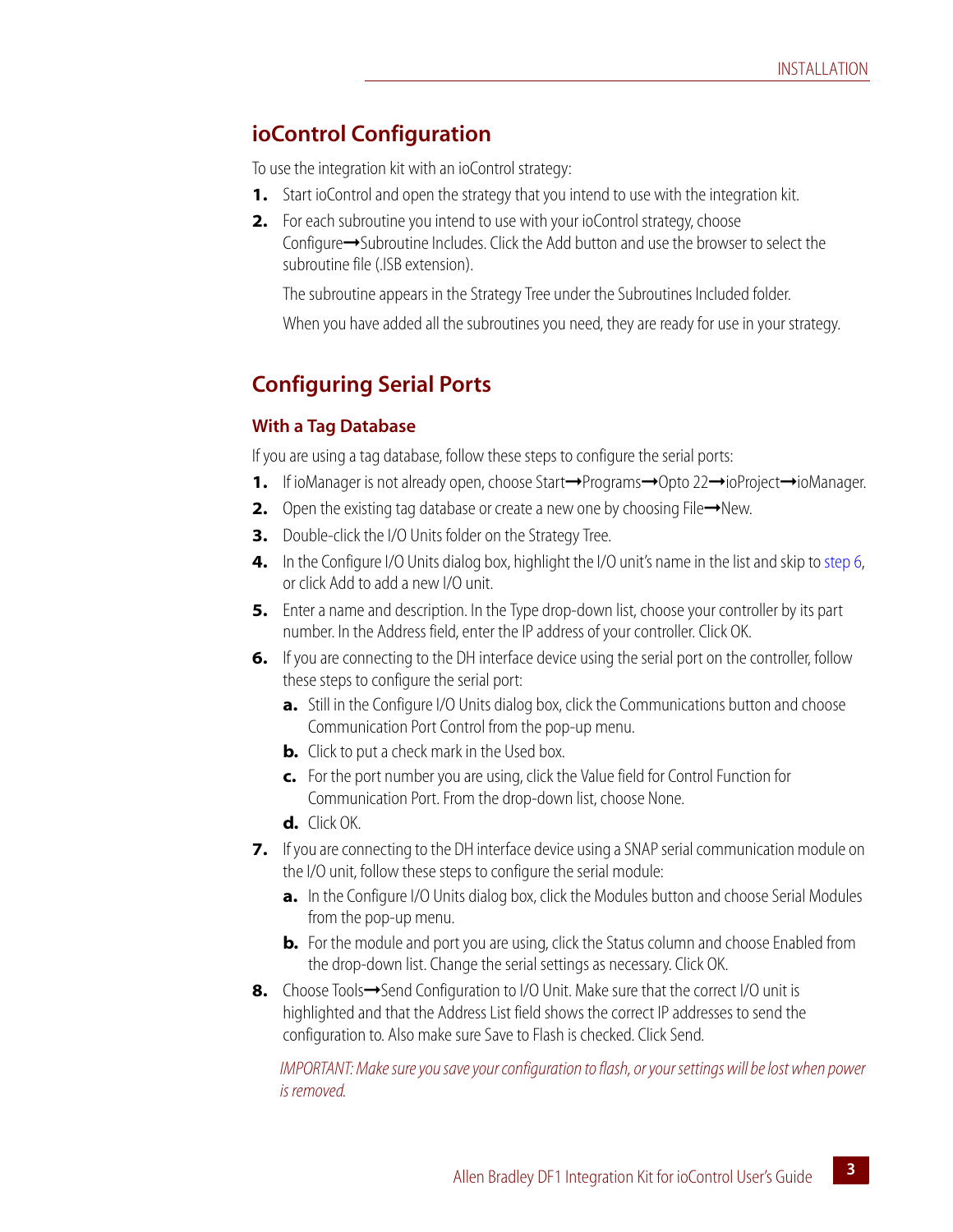#### <span id="page-7-0"></span>**Without a Tag Database**

If you are not using a tag database, you must still configure the serial ports using ioManager:

- **1.** If ioManager is not already open, choose Start→Programs→Opto 22→ioProject→ioManager.
- **2.** Click the Inspect button **a** or choose Tools→Inspect.
- **3.** In the IP Address field, type the IP address of the I/O unit or choose it from the drop-down list.
- **4.** If you are connecting to the DH interface device using the serial port on the controller, click the Communications button and choose Communication Port Control from the pop-up menu. For the port you are using, click the Value column for Control Function For Communication Port and choose None from the drop-down list. Click Apply.
- **5.** If you are connecting to the DH interface device using a SNAP serial communication module on the I/O unit, click the Communications button and choose Serial Modules. In the Serial Module Number field, choose the module's position on the rack. Change the serial settings as necessary. Click Apply.
- **6.** Click the Status Write button. Under Operation Commands, select Store Configuration to Flash. Click Send Command.

*IMPORTANT: Make sure you save your configuration to flash, or your settings will be lost when power is removed.*

#### <span id="page-7-1"></span>**Data Highway Communication Wiring**

The cables used for connecting an Opto 22 controller to a Data Highway interface device are specified in the drawings below. The cables require a DB25 female connector on the Data Highway interface end. Current Opto 22 controllers use screw-type terminal connectors.

Opto 22 RS-232 serial connection to DH interface device:

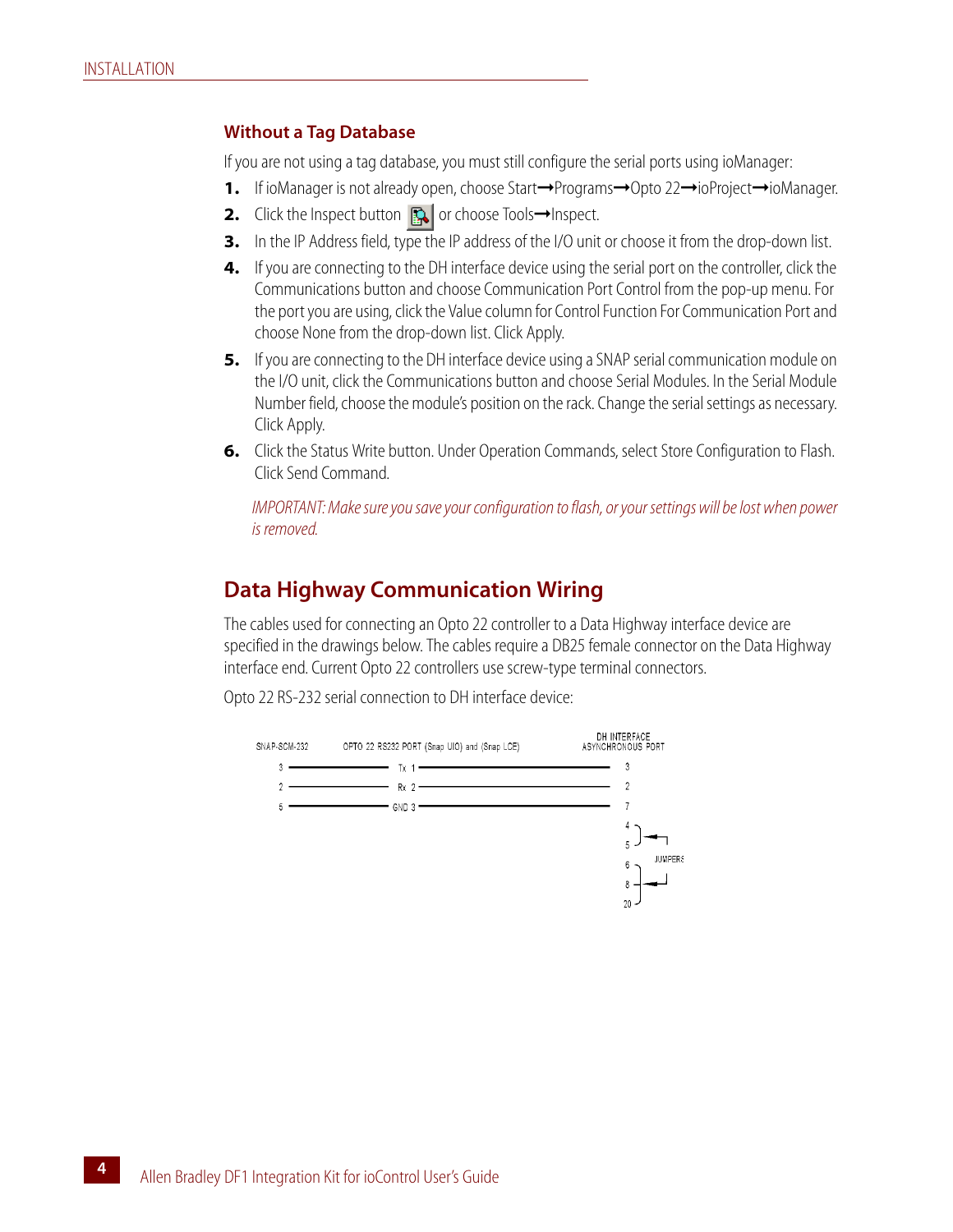SNAP-SCM-485-422 DH INTERFACE<br>ASYNCHRONOUS PORT 4 OR 8 .  $-1$  $14$  $6\phantom{a}$ 25  $\mathcal{D}$ 16 18  $\overline{3}$  $\bar{z}$ **JUMPERS**  $\boldsymbol{6}$ 8  $\overline{20}$ 

Opto 22 RS-422 serial connection to DH interface device:

# <span id="page-8-0"></span>**Data Highway Communication**

In order to communicate on the Data Highway network with an Opto 22 controller and a Data Highway interface device (for example, KF module or DL2000), the settings on the Data Highway interface device for baud rate, parity, and number of stop bits must match the serial handle passed to the subroutine, or the serial settings on the serial module. In addition, the following parameters should be set for the Data Highway interface device's asynchronous port:

- **•** Use BCC error check mode.
- **•** Do not use imbedded response mode.
- **•** Disable handshaking.
- **•** Use full duplex.

# <span id="page-8-1"></span>**Direct Serial Communication Wiring**

The cables used for connecting an Opto 22 controller to an Allen-Bradley PLC serial port are specified in the drawings below. The cable for a PLC5 requires a DB25 male connector on the PLC5 end. The cable for a SLC requires a DB9 female connector on the SLC end. Current Opto 22 controllers use screw-type terminal connectors.

Opto 22 RS-232 serial connection to PLC5/11 channel 0:

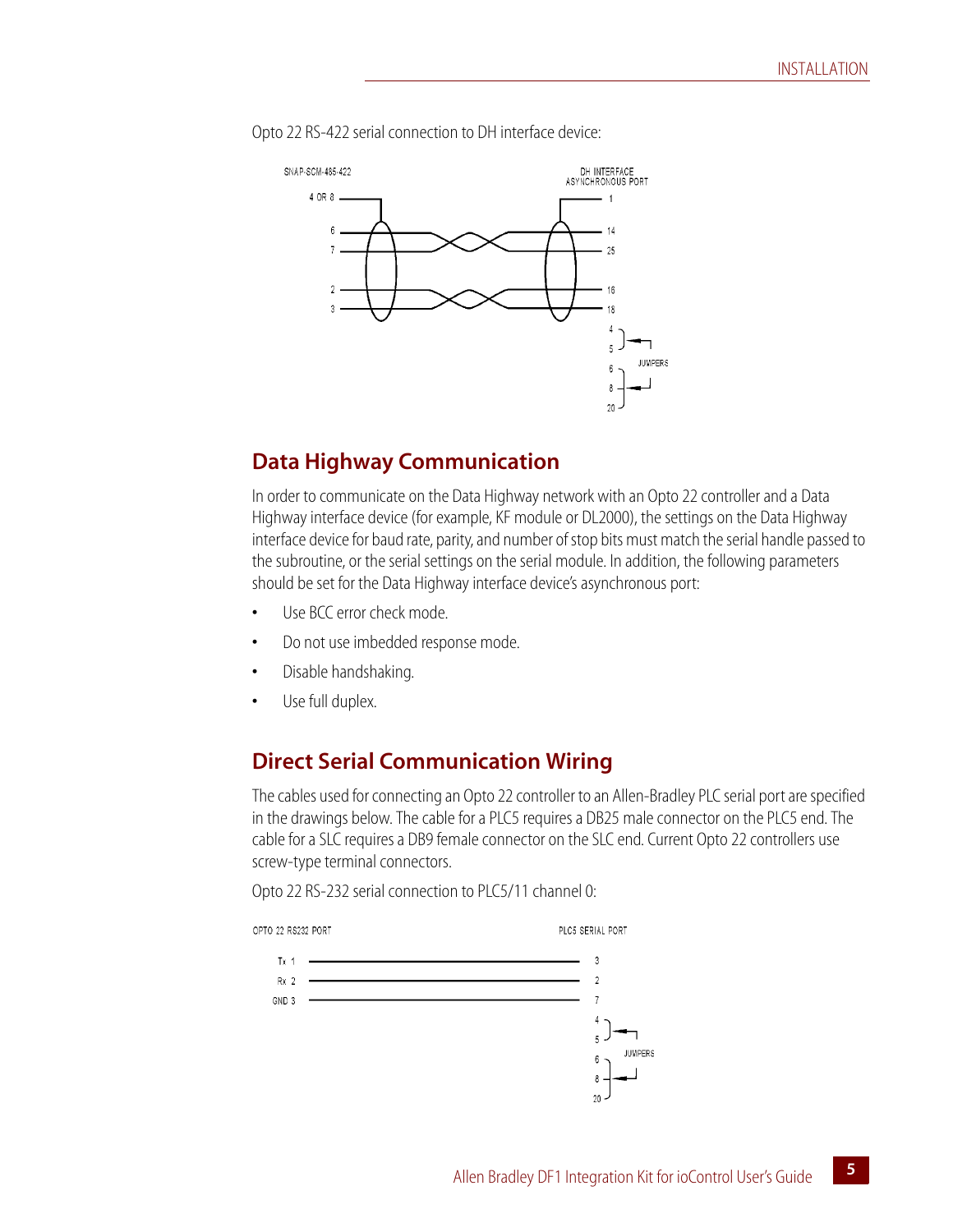Opto 22 RS-232 serial connection to SLC5/04 RS232 port:



#### <span id="page-9-0"></span>**Direct Serial Communication**

Full-duplex or half-duplex mode can be used to communicate directly between an Opto 22 controller and an Allen-Bradley slave device. Master subroutines only support half-duplex mode.

# <span id="page-9-1"></span>**Subroutines**

## <span id="page-9-2"></span>**AB Typed Read / AB Protected Typed Logical Read**

#### <span id="page-9-3"></span>**Description**

AB Typed Read reads a block of data from a PLC 5 data file. AB Protected Typed Logical Read reads a block of data from an SLC 500 data file.

#### <span id="page-9-4"></span>**Parameters**

#### **Parameter Table (Integer 32 Values)**

Enter the parameter table name in the field next to the prompt PARAMETER TABLE when calling the subroutine.

| <b>Element</b> | <b>Description</b>                                                                                                                                                                                                                                                                                                                       |
|----------------|------------------------------------------------------------------------------------------------------------------------------------------------------------------------------------------------------------------------------------------------------------------------------------------------------------------------------------------|
| Element 0      | Destination address of the slave device, PLC-5: 00-77 Octal.                                                                                                                                                                                                                                                                             |
| Flement 1      | File Number within the slave device.                                                                                                                                                                                                                                                                                                     |
| Flement 2      | Indicates the Starting Element Number within the file of the slave device.<br>If accessing an Input or Output file, use this element to indicate the position of the I/O module.<br>Example: If you have an input module in position 1, Element 2 should be set to 1 when trying<br>to access the input or output file from that module. |
| Flement 3      | Starting Table Element Number in the associated io Control table where source data to be<br>written to the slave device is stored.                                                                                                                                                                                                       |
| Flement 4      | Number of elements to copy.                                                                                                                                                                                                                                                                                                              |
| Element 5      | Amount of time in seconds that this subroutine will wait for a reply from a slave device.                                                                                                                                                                                                                                                |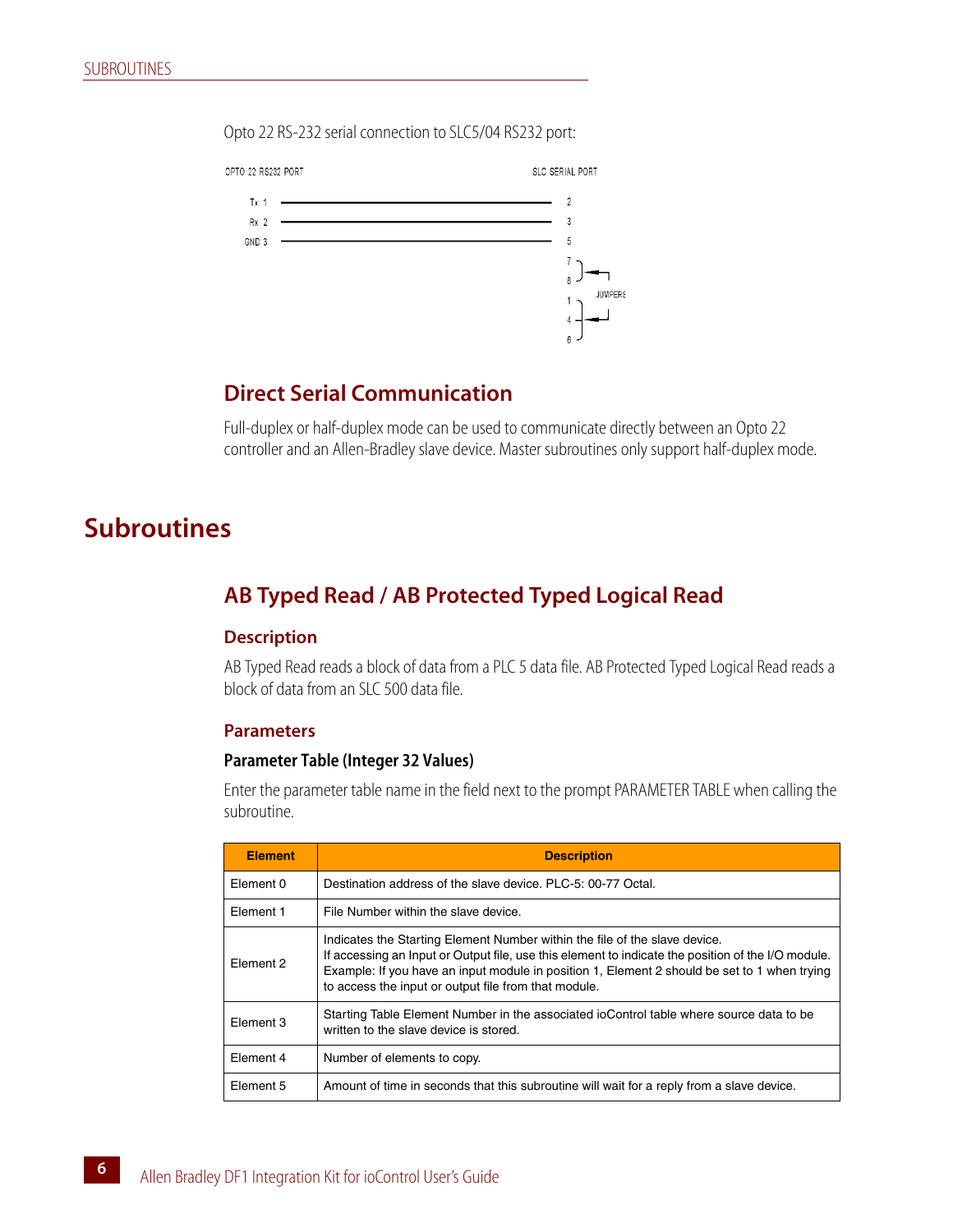| <b>Element</b> | <b>Description</b>                                                                                                                                                                                                                                                                                                                           |
|----------------|----------------------------------------------------------------------------------------------------------------------------------------------------------------------------------------------------------------------------------------------------------------------------------------------------------------------------------------------|
| Element 6      | Communication Mode.<br>$0 =$ Full-Duplex or Point-To-Point mode.<br>$-1$ = Half-Duplex or Multidrop mode.                                                                                                                                                                                                                                    |
| Element 7      | Holds the Station Number of the Allen-Bradley 1770-KF2 Data Highway or Data Highway<br>Plus Asynchronous (RS-232-C or RS-422-A) Interface Module. Half-duplex only.                                                                                                                                                                          |
| Element 8      | File Type.<br>1 = Integer, Output or Input, $2$ = Floating Point, $3$ = Binary, $4$ = ASCII, $5$ = String.<br>If accessing Input (File No. 1) or Output (File No. 0) on the SLC processor, use this element<br>for the Sub-Element Number (0 or 1) within the file of the slave device.<br>Only used with File Numbers 0 and 1 on the SLC 5. |

**Integer 32 Table (Integer 32 Values)—**This table is the data that will be read from the PLC.

**Float Table (Floating Point Values)—**This table is the data that will be read from the PLC.

**String Table (String Values)—**This table is the data that will be read from the PLC. For ASCII data only, the first two characters in each table element will be used.

#### **Comm Handle (Communication Handle)**

ser:<port number>,<br/><br/>stou rate>,<parity>,<data bits>,<stop bits>

- **•** Port Number: 0 or 1
- **•** Baud Rate: 115200, 76800, 57600, 38400, 19200, 9600, 4800, 2400, 1200, 300
- **•** Parity: n, o, or e (none, odd, or even)
- **•** Data Bits: 7 or 8
- **•** Stop Bits: 1 or 2

tcp:<IP address>:<port number>

- **•** IP Address: Address of the SNAP Brain the Serial Module is attached to.
- **•** Port Number: Port number of the Serial Module.

| Slot 0:  | 22500 and 22501 |
|----------|-----------------|
| Slot 1:  | 22502 and 22503 |
| etc.     |                 |
| Slot 15: | 22530 and 22531 |

**TNSValue (Integer 32 Values)—**This variable keeps track of the TNS Value (Transaction Value) after the subroutine has closed. Add a numeric variable (Integer 32 Value) to your strategy. This is required by the DF1 protocol. Only one variable per strategy is required.

**Error Code (Integer 32 Values)**—Any error codes that the subroutine encounters will be passed back to the strategy through this variable.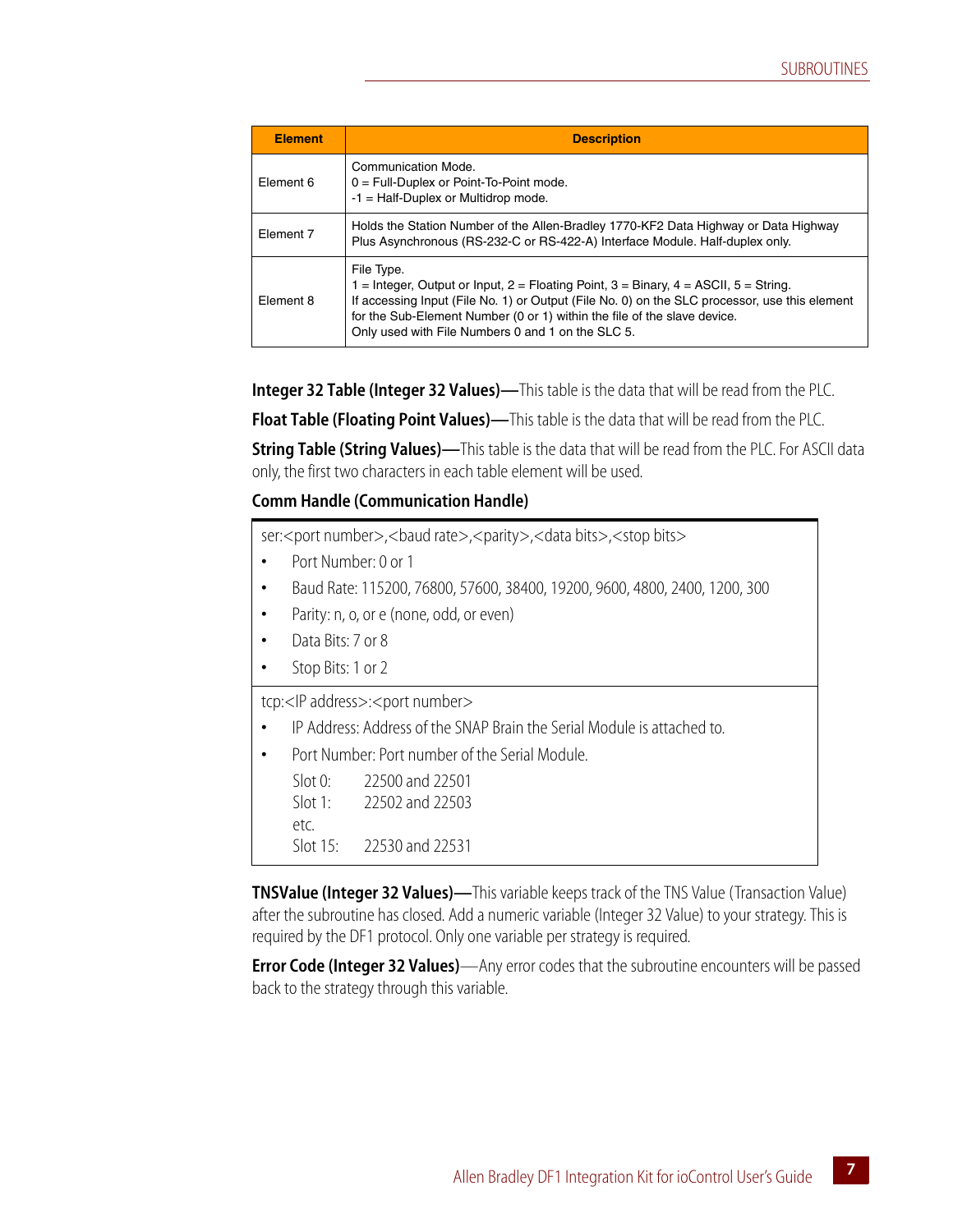# <span id="page-11-0"></span>**AB Typed Write / AB Protected Typed Logical Write**

#### <span id="page-11-1"></span>**Description**

These subroutines write a block of data to a PLC data file. Cannot write to Input or Output files (file number 0 or 1).

AB Typed Write writes a block of data to a PLC 5 data file. AP Protected Typed Logical Write writes a block of data to a SLC 500 data file.

#### <span id="page-11-2"></span>**Parameters**

#### **Parameter Table (Integer 32 Values)**

| <b>Element</b> | <b>Description</b>                                                                                                                                                  |
|----------------|---------------------------------------------------------------------------------------------------------------------------------------------------------------------|
| Element 0:     | Destination address of the slave device, PLC-5: 00-77 Octal.                                                                                                        |
| Element 1:     | File Number within the slave device.                                                                                                                                |
| Element 2:     | Indicates the Starting Element Number within the file of the slave device.                                                                                          |
| Element 3:     | Starting Table Element Number in the associated ioControl table where source data to be<br>written to the slave device is stored.                                   |
| Element 4:     | Number of elements to copy.                                                                                                                                         |
| Element 5:     | Amount of time in seconds that this subroutine will wait for a reply from a slave device.                                                                           |
| Element 6:     | Communication Mode.<br>$0 =$ Full-Duplex or Point-To-Point mode. $-1 =$ Half-Duplex or Multidrop mode.                                                              |
| Element 7:     | Holds the Station Number of the Allen-Bradley 1770-KF2 Data Highway or Data Highway Plus<br>Asynchronous (RS-232-C or RS-422-A) Interface Module. Half-duplex only. |
| Element 8:     | File Type.<br>1 = Integer, $2$ = Floating Point, $3$ = Binary, $4$ = ASCII, $5$ = String.                                                                           |

**Integer 32 Table (Integer 32 Values)—**This table is the data that will be written to the PLC.

**Float Table (Floating Point Values)—**This table is the data that will be written to the PLC.

**String Table (String Values)—**This table is the data that will be written to the PLC. For ASCII data, only the first two characters in each table element will be used.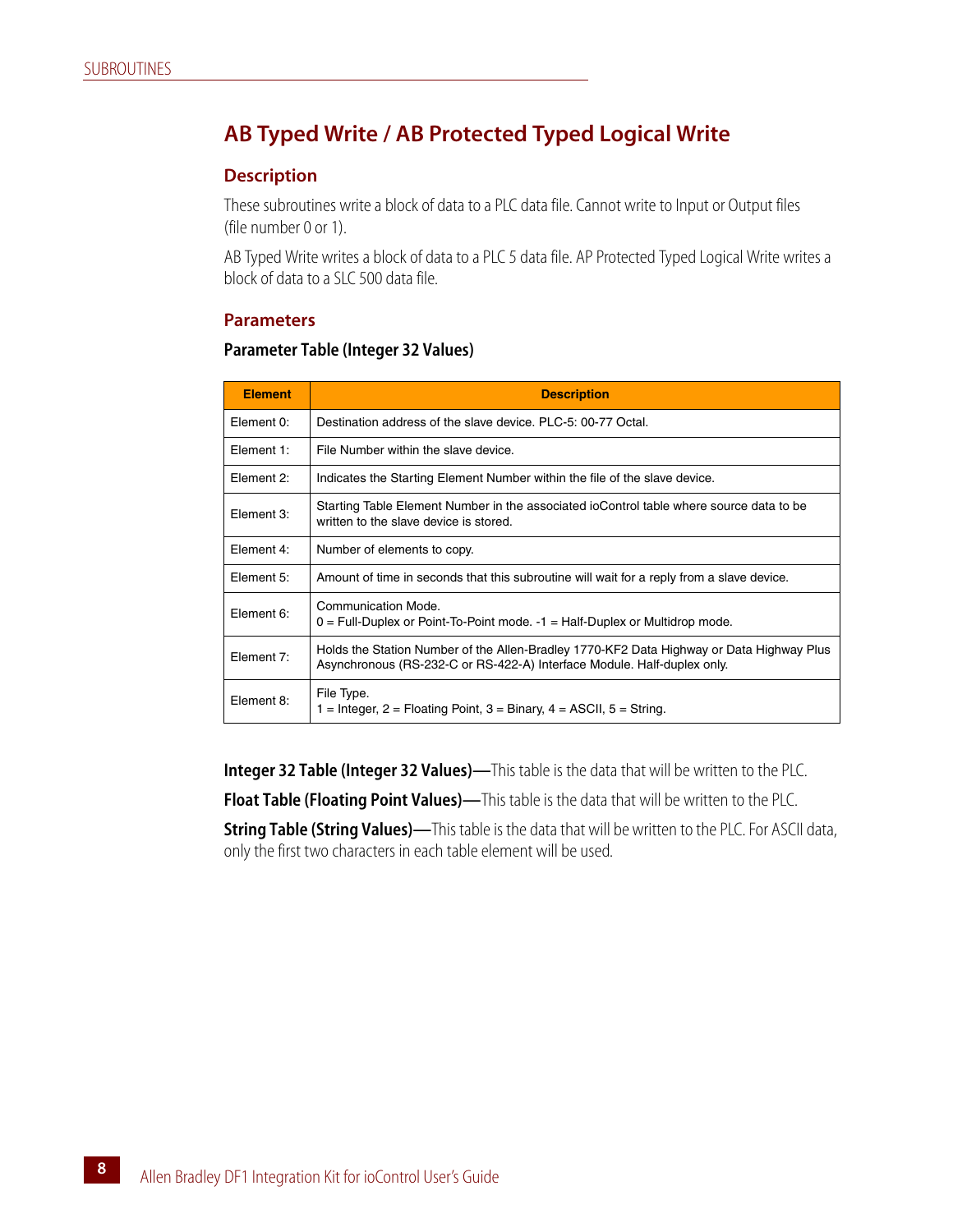#### **Comm Handle (Communication Handle)**

ser:<port number>,<br/><br/>stop are>,<parity>,<data bits>,<stop bits>

- **•** Port Number: 0 or 1
- **•** Baud Rate: 115200, 76800, 57600, 38400, 19200, 9600, 4800, 2400, 1200, 300
- **•** Parity: n, o, or e (none, odd, or even)
- **•** Data Bits: 7 or 8
- **•** Stop Bits: 1 or 2

tcp:<IP address>:<port number>

- **•** IP Address: Address of the SNAP Brain the Serial Module is attached to.
- **•** Port Number: Port number of the Serial Module.

| Slot 0:  | 22500 and 22501 |
|----------|-----------------|
| Slot 1:  | 22502 and 22503 |
| etc.     |                 |
| Slot 15: | 22530 and 22531 |

**TNSValue (Integer 32 Values)—**This variable keeps track of the TNS Value (Transaction Value) after the subroutine has closed. Add a numeric variable (Integer 32 variable) to your strategy. This is required by the DF1 protocol. Only one variable per strategy is required.

**Error Code (Integer 32 Values)—Any error codes that the subroutine encounters will be passed** back to the strategy through this variable.

# <span id="page-12-0"></span>**AB\_Slave**

#### <span id="page-12-1"></span>**Description**

The AB\_Slave subroutine is used to make an Opto 22 controller communicate like a PLC5 or SLC processor.

#### <span id="page-12-2"></span>**Operation**

Create a new chart and ensure the appropriate slave subroutine call is the last command in the chart. Start and stop the subroutine by starting or stopping the associated chart.

Each subroutine monitors a serial port for AB message traffic and supports PLC files 0, 1, 3, 7, and 8 by using five ioControl numeric tables to hold the data. These five tables are passed by parameter to the subroutine. The AB\_Slave subroutine requires a dedicated chart in ioControl.

#### <span id="page-12-3"></span>**Parameters**

**Slave Address (Integer 32 Values)—Indicates the address the slave subroutine will respond to. If** using a DH+ interface device, this address must match the node ID number of the interface device.

**File 0 - Output (Integer 32 Values)—**File 0 of the subroutine.

**File 1 - Input (Integer 32 Values)—**File 1 of the subroutine.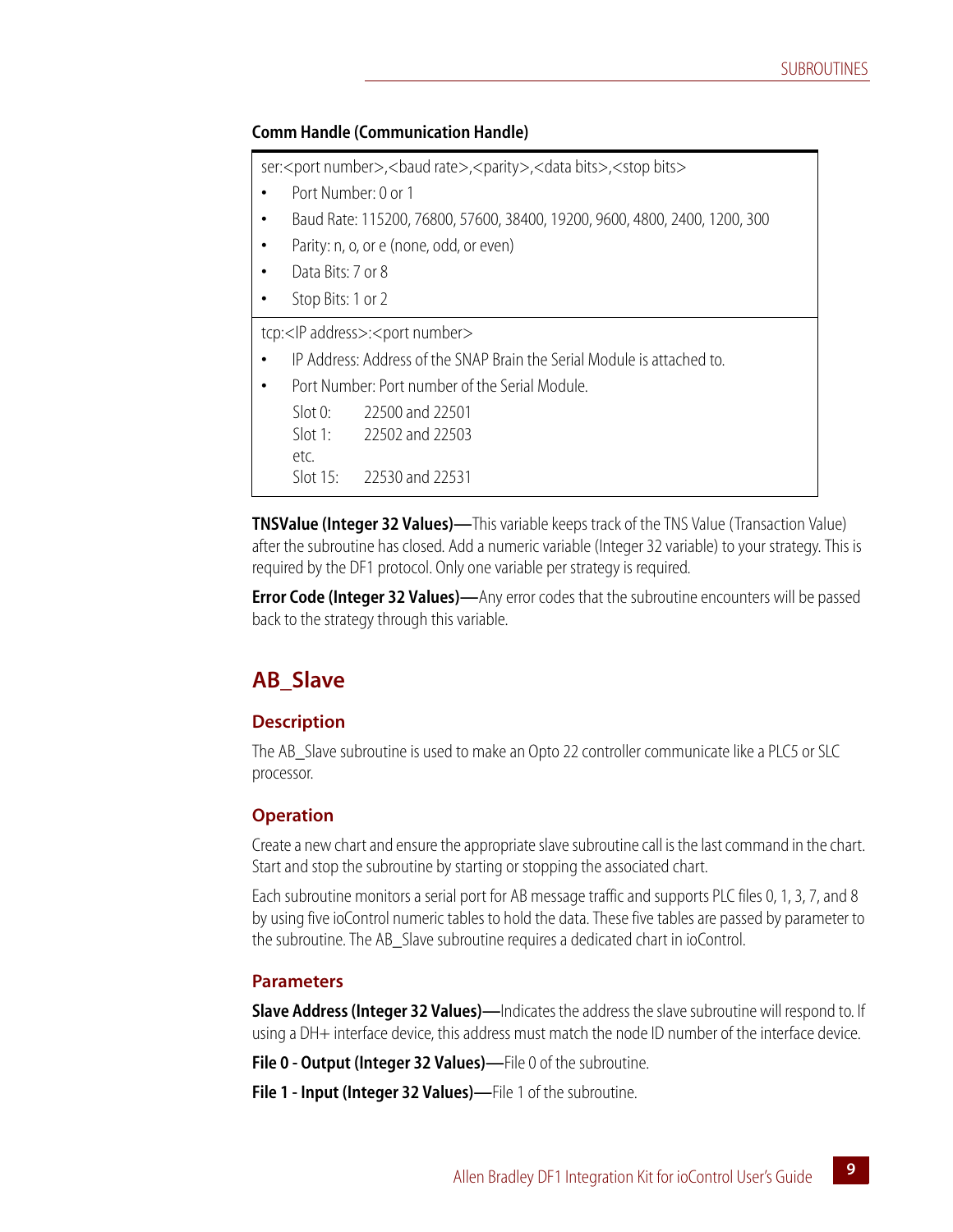**File 3 - Binary (Integer 32 Values)—**File 3 of the subroutine.

**File 7 - Integer (Integer 32 Values)—**File 7 of the subroutine.

**File 8 - Float (Floating Point Values)—**File 8 of the subroutine.

**Comm Handle (Communication Handle))**

ser:<port number>,<br/><br/>stou rate>,<parity>,<data bits>,<stop bits>

- **•** Port Number: 0 or 1
- **•** Baud Rate: 115200, 76800, 57600, 38400, 19200, 9600, 4800, 2400, 1200, 300
- **•** Parity: n, o, or e (none, odd, or even)
- **•** Data Bits: 7 or 8
- **•** Stop Bits: 1 or 2

tcp:<IP address>:<port number>

- **•** IP Address: Address of the SNAP Brain the Serial Module is attached to.
- **•** Port Number: Port number of the Serial Module.

| Slot 0:  | 22500 and 22501 |
|----------|-----------------|
| Slot 1:  | 22502 and 22503 |
| etc.     |                 |
| Slot 15: | 22530 and 22531 |
|          |                 |

**Error Handle (Integer 32 Values)—**Any error codes that the subroutine encounters will be passed back to the strategy through this variable.

# <span id="page-13-0"></span>**File Types**

The file type argument used with the master subroutines allows the read and write commands to handle each kind of data properly. It is set by storing the proper value in element 8 of the "PARAMETER TABLE" used with each call to a subroutine. The following table shows what file type value to use for each PLC file type.

#### **File Types Used With AB Master Subroutines**

| <b>ioControl File Type</b> | <b>AB File Type</b>        |
|----------------------------|----------------------------|
|                            | Integer, Output, or Input. |
| 2                          | Floating point             |
| 3                          | Unsigned integer           |
|                            | ASCII                      |
| 5                          | String                     |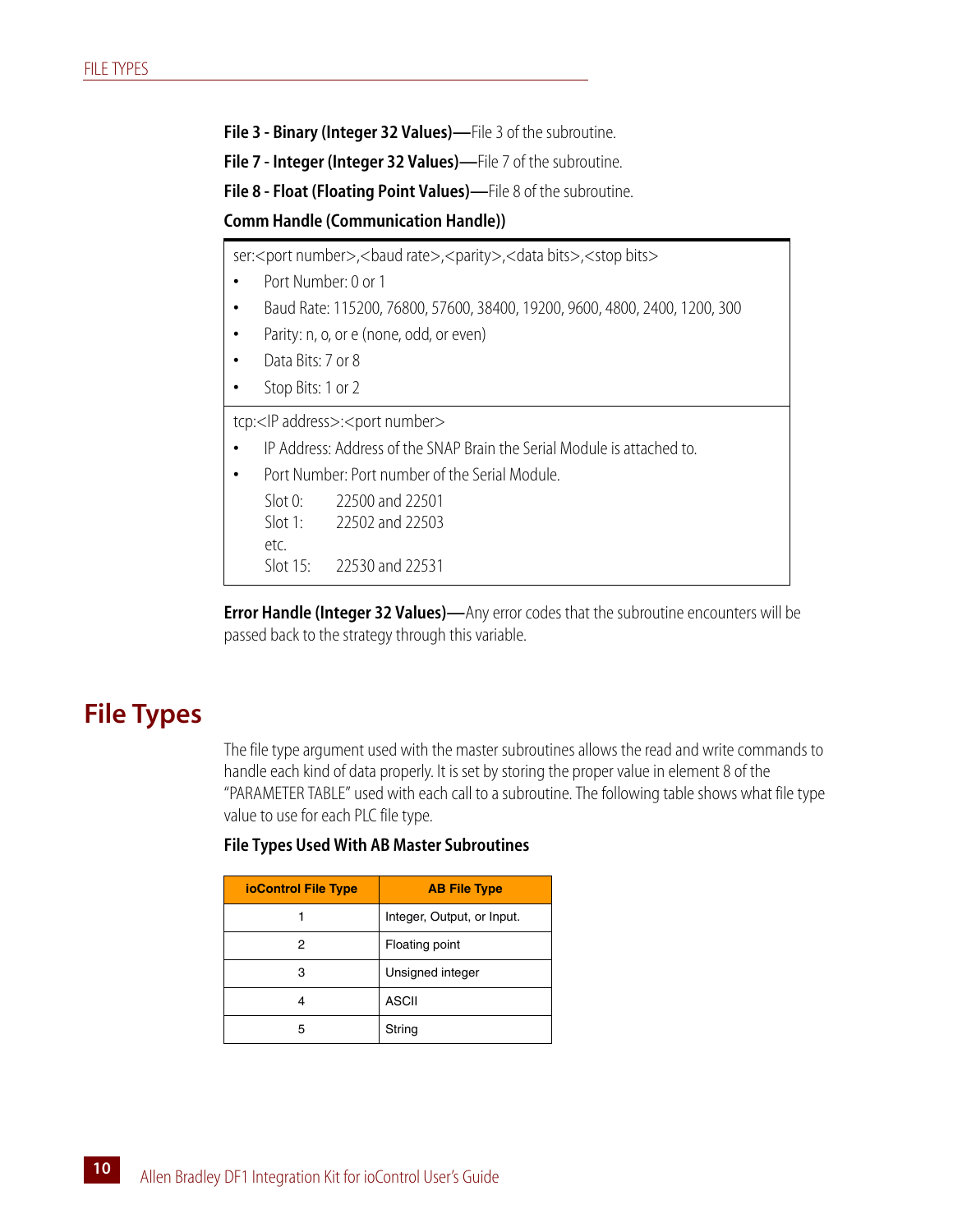# <span id="page-14-0"></span>**Error Reporting for ABMaster Subroutines**

# <span id="page-14-1"></span>**Error Codes Reported by the 1770-KF2 Module**

| Code | <b>Description</b>                                                    |
|------|-----------------------------------------------------------------------|
| 00   | Success – no error.                                                   |
| 02   | Cannot guarantee delivery: link layer. The PLC may not be responding. |
| 03   | Duplicate token holder detected.                                      |
| 04   | Local port disconnected.                                              |
| 05   | Application layer timed out waiting for a response.                   |
| 06   | Duplicate node detected.                                              |
| 07   | Station is offline.                                                   |
| 08   | Hardware fault.                                                       |

# <span id="page-14-2"></span>**Error Codes Reported by the PLC**

| Code | <b>Description</b>                                                            |
|------|-------------------------------------------------------------------------------|
| 16   | Illegal command or format. SLC File Number vs. File Type mismatch.            |
| 32   | Host has a problem and will not communicate.                                  |
| 48   | Remote node host is missing.                                                  |
| 64   | Host could not complete function due to hardware fault.                       |
| 80   | Addressing problem or memory protect rungs.                                   |
| 96   | Function disallowed due to command protection selection.                      |
| 112  | Processor is in program mode.                                                 |
| 128  | Compatibility mode file missing or communication zone problem.                |
| 144  | Remote node cannot buffer command.                                            |
| 160  | Not used.                                                                     |
| 176  | Remote node problem due to download.                                          |
| 192  | Cannot execute command due to active IPBs.                                    |
| 208  | Not used.                                                                     |
| 224  | Not used.                                                                     |
| 240  | Indicates an extended error code. See "PLC Extended Status Codes" on page 12. |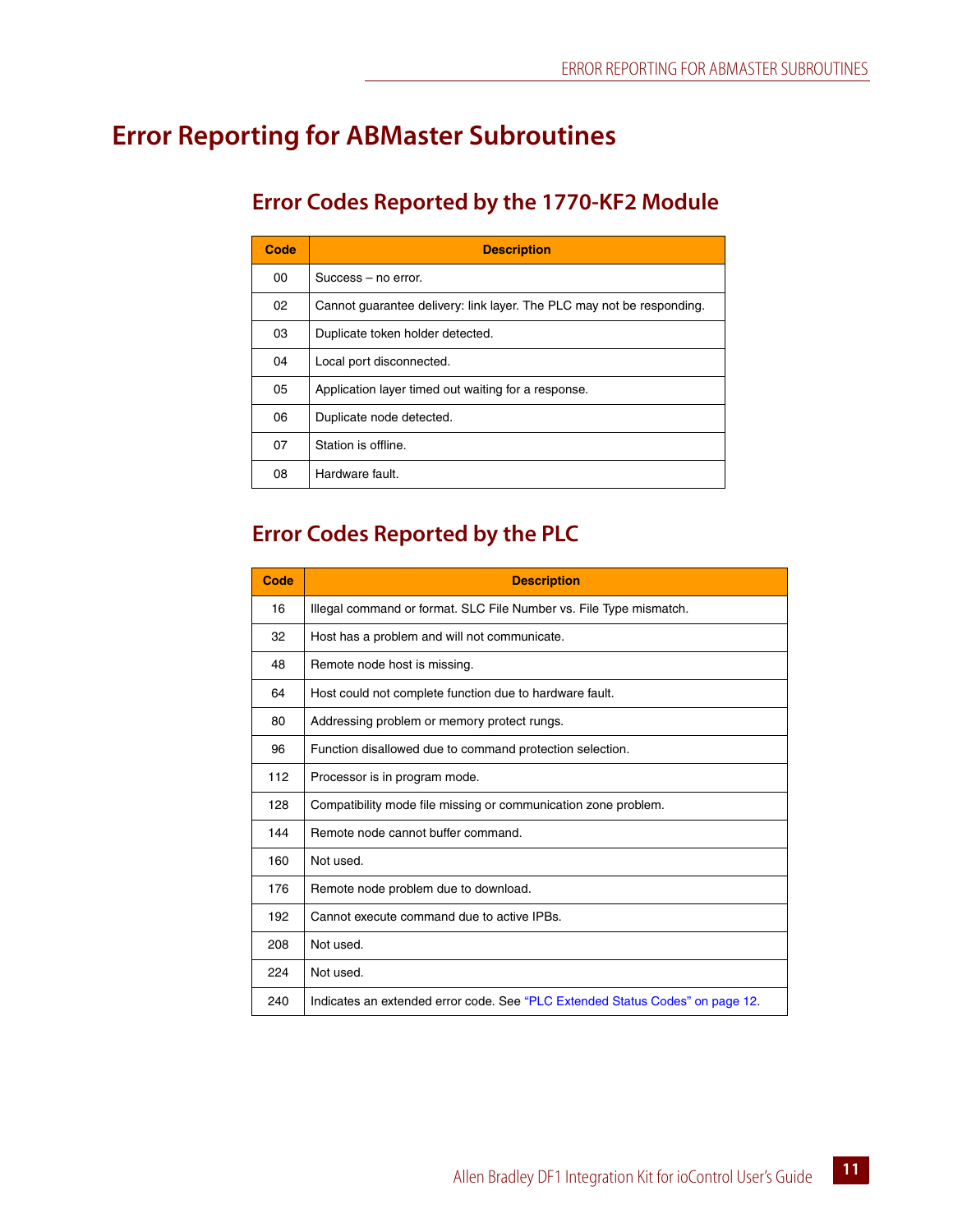# <span id="page-15-0"></span>**PLC Extended Status Codes**

| Code  | <b>Description</b>                                                             |
|-------|--------------------------------------------------------------------------------|
| 61441 | A field has an illegal value.                                                  |
| 61442 | Less levels specified in address than minimum for any address.                 |
| 61443 | More levels in address than system supports.                                   |
| 61444 | Symbol not found.                                                              |
| 61445 | Symbol is of improper format.                                                  |
| 61446 | Address doesn't point to something usable.                                     |
| 61447 | File is wrong size.                                                            |
| 61448 | Cannot complete request, situation has changed since the start of the command. |
| 61449 | Data or file is too large.                                                     |
| 61450 | Transaction size plus word address is too large.                               |
| 61451 | Access denied, improper privilege.                                             |
| 61452 | Condition cannot be generated; resource is not available.                      |
| 61453 | Condition already exists; resource is already available.                       |
| 61454 | Command cannot be executed.                                                    |
| 61455 | Histogram overflow.                                                            |
| 61456 | No access.                                                                     |
| 61457 | Illegal data type.                                                             |
| 61458 | Invalid parameter or invalid data.                                             |
| 61459 | Address reference exists to deleted area.                                      |
| 61460 | Command execution failure for unknown reason.                                  |
| 61461 | Data conversion error.                                                         |
| 61462 | Scanner not able to communicate with 1771 rack adapter.                        |
| 61463 | Adapter cannot communicate with module.                                        |
| 61464 | 1771 module response was not valid.                                            |
| 61465 | Duplicated label.                                                              |
| 61466 | File is open; another node owns it.                                            |
| 61467 | Another node is the program owner.                                             |